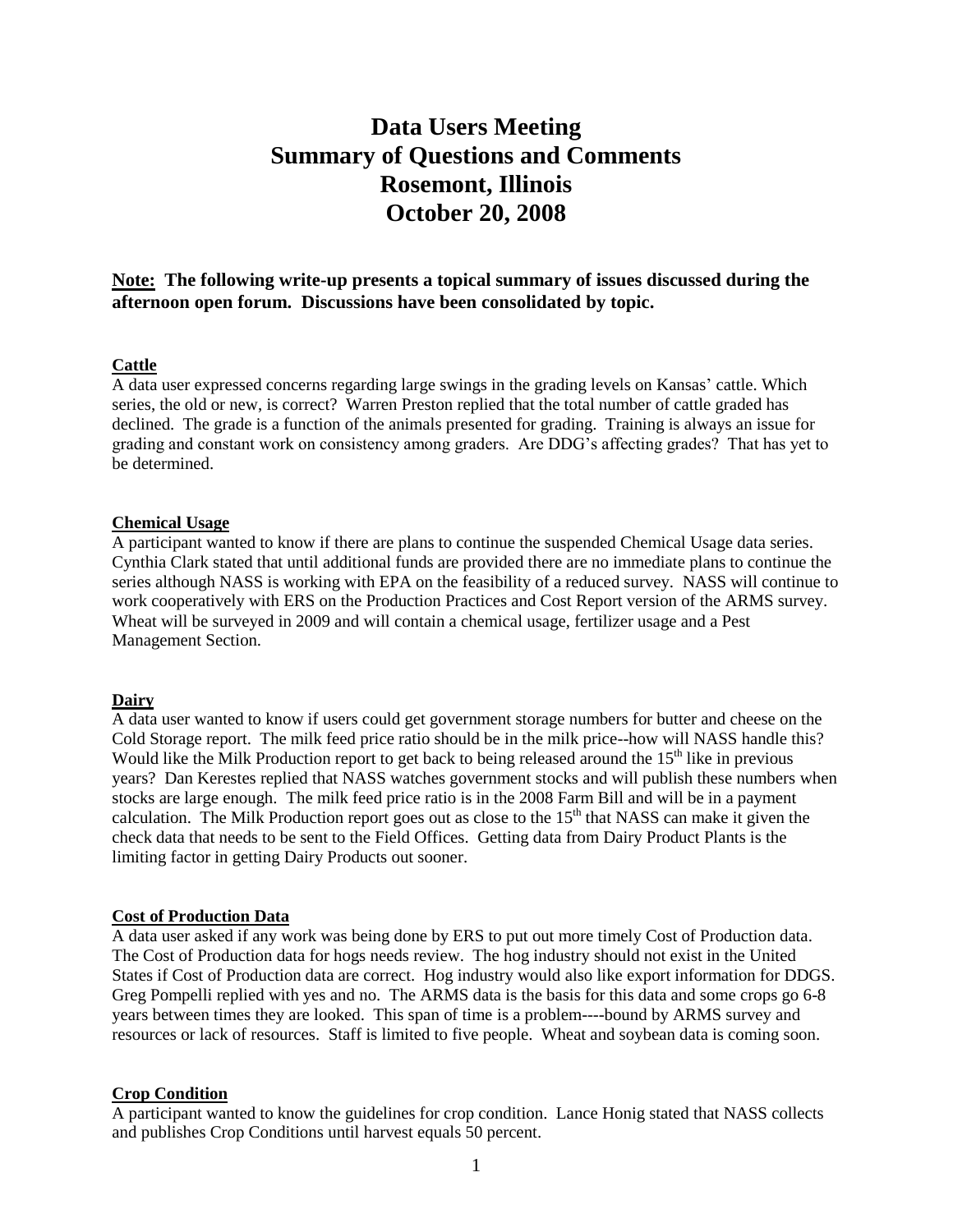# **Census Bureau Data Collection**

A participant commented that with regards to the Census Bureau's electronic reporting--is there any optimism to put out census data more than 2 months behind? Is there any work on putting corn milling statistics together on a monthly basis? Carol Aristone replied that the Bureau of Census always strive for releasing data as fast as possible but a data exchange with Canada and joint releases with other agencies limit what can be done. Regarding corn milling there is a dispute between commerce and Energy Information Administration (EIA). EIA has the authority on this but needs to know what data they need to provide.

Another data user commented that EIA should be here next year.

## **Export Data**

A data user wanted to know if there will be any push to get weekly export sales of pork. Patrick Packnett stated that this is not required and no plans are currently in place to make this happen. It was thought when this was visited the last time that this would help the competition more than it would the US. So, it was not pursued. Trade would like to see a weekly report but this, needs to be initiated by phone calls and emails to the appropriate people.

A data user stated that they would like export inspections as net data. Warren Preston stated that FGIS provides data for AMS to report. AMS does not have a database to report net exports.

#### **Farm Field Maps**

A participant wanted to know if it was possible for analysts to get farm field maps like they do in Idaho for potatoes. Lance Honig was not sure of the exact answer--- not sure if they were looking for cropland data layer maps?

#### **Farm Service Agency (FSA) Data**

A data user wanted to know if NASS looked at how current data fits with FSA to make NASS interpret the 2008 data differently than in past years. Lance Honig stated that 1 year does not indicate a total change in a data series.

A data user was interested in knowing why wasn't FSA certified data available on the web? Jerry Norton stated that FSA data is not final until sometime in December. It could be misleading to post the data until it is final. FSA would need to address the possibility of getting that data out on the web once it is final.

Also, a data user asked why the change with FAS circulars? Formerly, it was 1,000 MTs and now in million MTs. Patrick Packnett stated that the on-line data extract should have common units.

## **Mandatory Pricing vs. Voluntary Pricing**

Data users were interested in knowing the success of mandatory pricing versus voluntary pricing. What is the Department of Justice's position on mandatory pricing and mergers? Warren Preston stated that it is resulting in data that otherwise would not have but there are still some timeliness issues. It still isn't doing everything it was thought it would do but at the same time has not exposed any sweetheart deals. It provides more complete price reports. ERS did a study on mandatory pricing. No great change in prices was reported. General thought is the system works.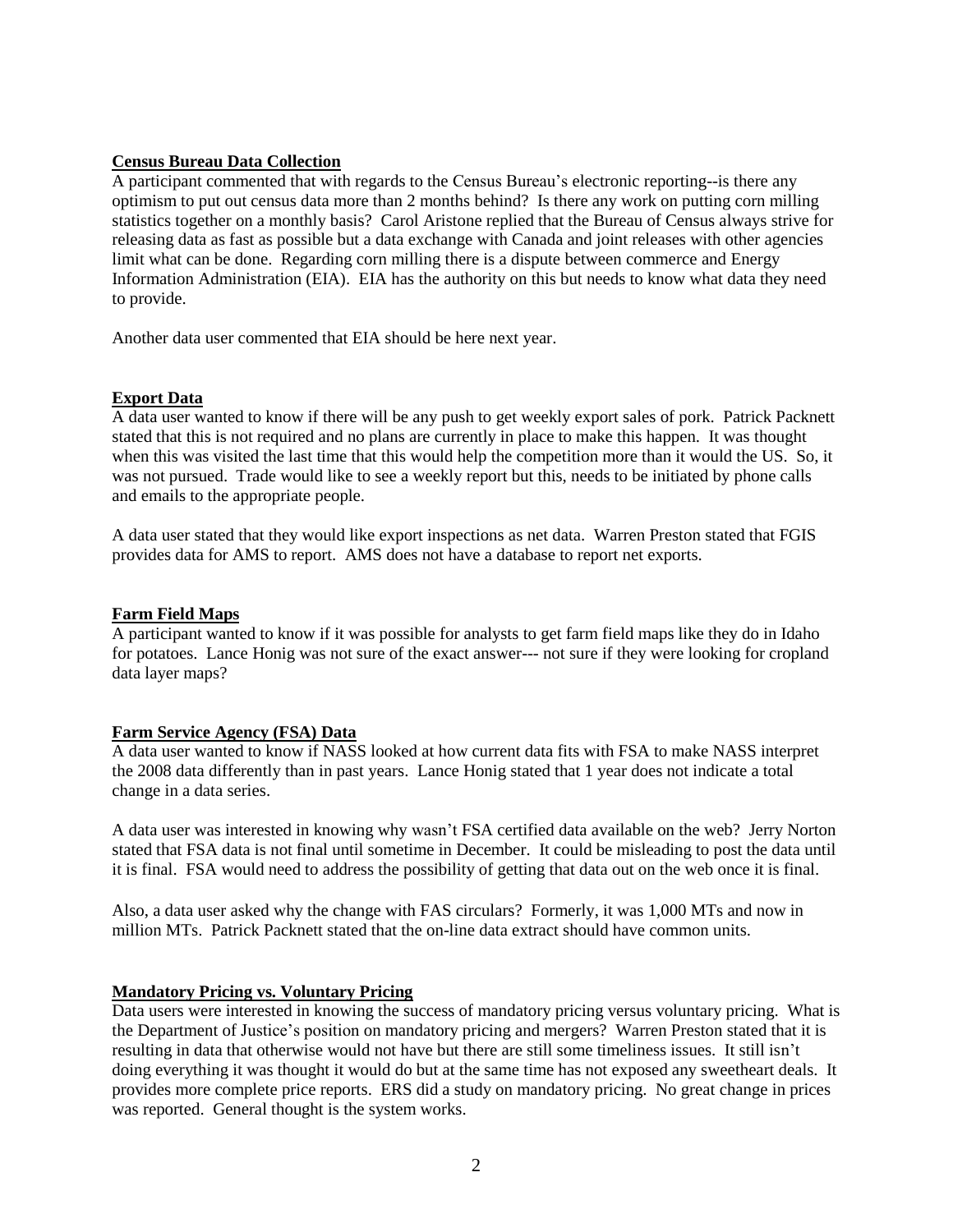A follow-up comment was made that although the DOJ has asked for some data and information--they have not had any questions or comments on the system itself.

# **Dairy Products/Milk Production**

A participant asked when looking at Milk Production report alongside slaughter--is there a correlation between dairy cow slaughter and milk cow numbers? Dan Kerestes answered no, when you see both slaughter numbers and the milk cow numbers positive it simply means that some cows were sent to the slaughter market and replaced by younger cows. These can come from the milk heifer supply or the other heifer supply. Economics of the industry drives producer decisions so looking at data for the past 30 months about half the time the data moves the same direction.

A data user wanted to know when AMS will have rules for Dairy Products regarding export support. Warren Preston stated that AMS does not know at this point.

A data user asked when will MILC payment rules be made and will calculations be made on preliminary or final NASS numbers? No, FSA rep here to answer although using final numbers was thought to be best.

## **Objective Yield**

A participant wanted to know the percent of Objective Yield plots harvested for corn and beans in 2008 compared to previous years. Joe Prusacki stated that it was much lower in 2008 compared to previous years. In September 2008, only 20 percent were in the mature category 6 and 50-75 percent in the mature category 7 in October. 2008 looked more like September and a half. For 2008, no beans were in the lab in October.

# **Price Forecasting/Projections**

A data user stated that USDA reports contain price projections and wanted to know--how are ranges determined and with the volatility in the market is it being tempered in anyway? Jerry Bange stated that WAOB is forecasting MYA price not current price. The ranges are no set thing almost an art to how they are derived and vary based on circumstances. Make use of NASS data but is tough when only 30-40 percent of the crop has been marketed. No tempering is being done.

In regards to price forecasting from earlier is there consideration being given to narrow the ranges? Jerry Bange stated that traditionally the ranges start wider and narrow as the year goes on. Models from 2 years ago do not work in years like the current one so wider ranges are necessary. As mentioned earlier those ranges are somewhat of an art.

## **Satellite Imagery**

A data user wanted to know if NASS has increased its involvement in satellite imagery. Joe Prusacki responded with yes, we can make use of image data for District estimates during the forecast year. It also helps us with our county estimates, and was a big help in dealing with the major flooding in the Midwest earlier this year.